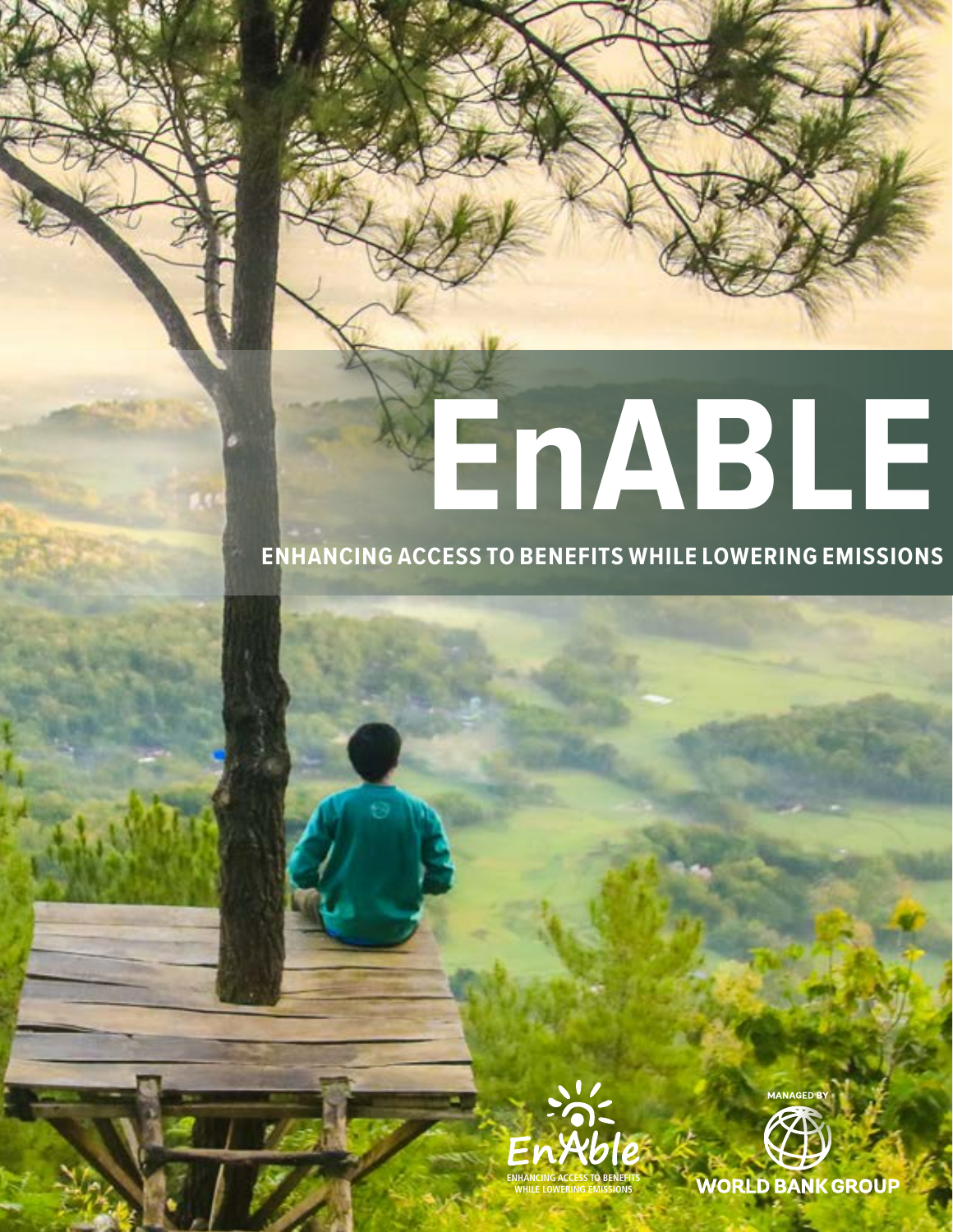

This information memorandum describes the background to and rationale for the EnABLE multi-donor trust fund, as well as its program priorities, implementation arrangements, organization, and governance.



# BACKGROUND

The overall goal of EnABLE, a global knowledge, operations, and technical assistance program, is to promote and strengthen social inclusion in results-based climate finance activities. Its specific purpose is to enhance the inclusion of Indigenous Peoples (IPs), Local Communities (LCs), and other disadvantaged and marginalized groups, such as women, youth, and people with disabilities (*hereinafter referred to as target beneficiaries*) in emissions reduction programs (ERPs) under the Climate Emissions Reduction Facility (CERF) and its associated trust funds in order to maximize their carbon and non-carbon benefits<sup>1</sup>. Achievement of this objective is expected to contribute to broader outcomes, such as improvements in livelihood resilience, biodiversity conservation, and climate change mitigation.

Set up in December 2020 with a €20 million grant from Germany, EnABLE aims to mobilize up to US\$200 million for commitment and disbursement during 2021–2030, including US\$100M to support inclusion in Forest Carbon Partnership Facility (FCPF) ERPs. EnABLE-funded activities—aligned with applicable World Bank Country Partnership Frameworks (CPFs), as well as the World Bank's Climate Change and Social Sustainability and Inclusion Strategies—are guided by three main principles:

- Programming focuses on country-specific ERPs and benefit-sharing plans (BSPs) to enhance target beneficiaries' participation in their preparation, implementation, and access to carbon and non-carbon benefits.
- Majority of activities is intended to be **recipient-executed** i.e., initiated, prepared, and implemented by government agencies, groups of target beneficiaries, or Civil Society Organizations (CSOs).
- All activities are implemented based on partnerships of ERP and BSP stakeholders, namely: target beneficiaries, CSOs, government agencies, and private sector actors.

Since 2008, the Forest Carbon Partnership Facility (FCPF) Readiness Fund has committed over US\$15 million for national capacity building including for forest-dependent IPs and southern CSOs, as well as regional exchanges and sharing of lessons learned. These activities have helped raise public awareness about the impact of climate change in general and the need to reduce emissions from deforestation and forest degradation and related activities in particular (REDD+).<sup>2</sup>

First, over 370 million IPs in more than 75 countries and other forest-dependent LCs together populate a quarter of the world's land surface. Together, they account for about 17 percent (293 billion metric tons) of total carbon found in tropical and subtropical forests. Drawing upon indigenous, traditional ecological knowledge and experience, IPs and LCs are often well suited to adapt to climate change, strengthen resilience, conserve biodiversity, and contribute

Second, forest management by IPs and LCs in tropical countries has received only minimal global funding over the last decade, averaging about US\$270 million annually or less than 1 percent of official development assistance for climate change and adaptation. Moreover, few donors prioritize land tenure and forest management and little aid

# WHY EnABLE—THE RATIONALE

▶ Third, social inclusion and stakeholder engagement are central to REDD+ activities, as well as other resultsbased carbon finance programs. FCPF capacity building support has enhanced the effectiveness, inclusiveness, and sustainability of REDD+ activities, as well as the quality of their design and implementation. More recently, initial experience with ERPA implementation suggests that their efficacy and impact will likewise depend significantly on

Fourth, enhanced social inclusion increases the equity and effectiveness of results-based climate finance programs and reduces the risk of their capture by vested interests. A growing body of literature confirms the negative impact on IPs and LCs of benefits captured by powerful and relatively wealthy stakeholders, with women often especially disadvantaged due to their limited access to assets, knowledge, and skills. On the other hand, enhanced, locally designed social inclusion programs help ensure that climate finance in general and ERPAs in particular benefit target beneficiaries. Such programs are also crucial to ensure the community buy-in that is

REDD+ activities comprise Reducing Emissions from Deforestation and forest Degradation (REDD) activities, plus forest carbon stock conservation,

By September 2021, the FCPF Carbon Fund had signed emissions reduction payment agreements (ERPAs) with 14 countries (Chile, Costa Rica, Dominican Republic, Democratic Republic of Congo, Fiji, Ghana, Indonesia, Ivory Coast, Lao DR, Madagascar, Mozambique, Nepal, Republic of Congo, Vietnam) valued at more than US\$670 million. Guatemala is on track to sign its ERPA. Meanwhile, the first ERPA disbursement—to Mozambique—is expected to occur by mid-2021, followed by implementation of its related BSP.

Thus, with 15 ERPAs valued at over \$720 million expected to roll-out during 2020-21, longer-term dedicated financial support is needed so that the ERPAs and related BSPs socially inclusive. This is especially important for those target beneficiaries who are historically disadvantaged and marginalized, reside in remote locations, and have limited access to communications, education, information, and other services. In this connection, the following more detailed considerations about social inclusion are also relevant:

- to climate change mitigation.
- reaches IPs and LCs.
- the extent of stakeholders' engagement, especially of target beneficiaries.
- necessary for their success and sustainability.

<sup>1</sup> Established in 2020, CERF, an umbrella fund for result-based climate finance, is the World Bank's first trust fund providing operational liquidity at scale for low carbon development projects. CERF's linked and associated trust funds include: the Carbon Initiative for Development (Ci- Dev); the Forest Carbon Partnership Facility (FCPF); the Initiative for Sustainable Forest Landscapes (ISFL); the Transformative Carbon Asset Facility (TCAF).

sustainable management of forests, and enhancement of forest carbon stocks in developing countries.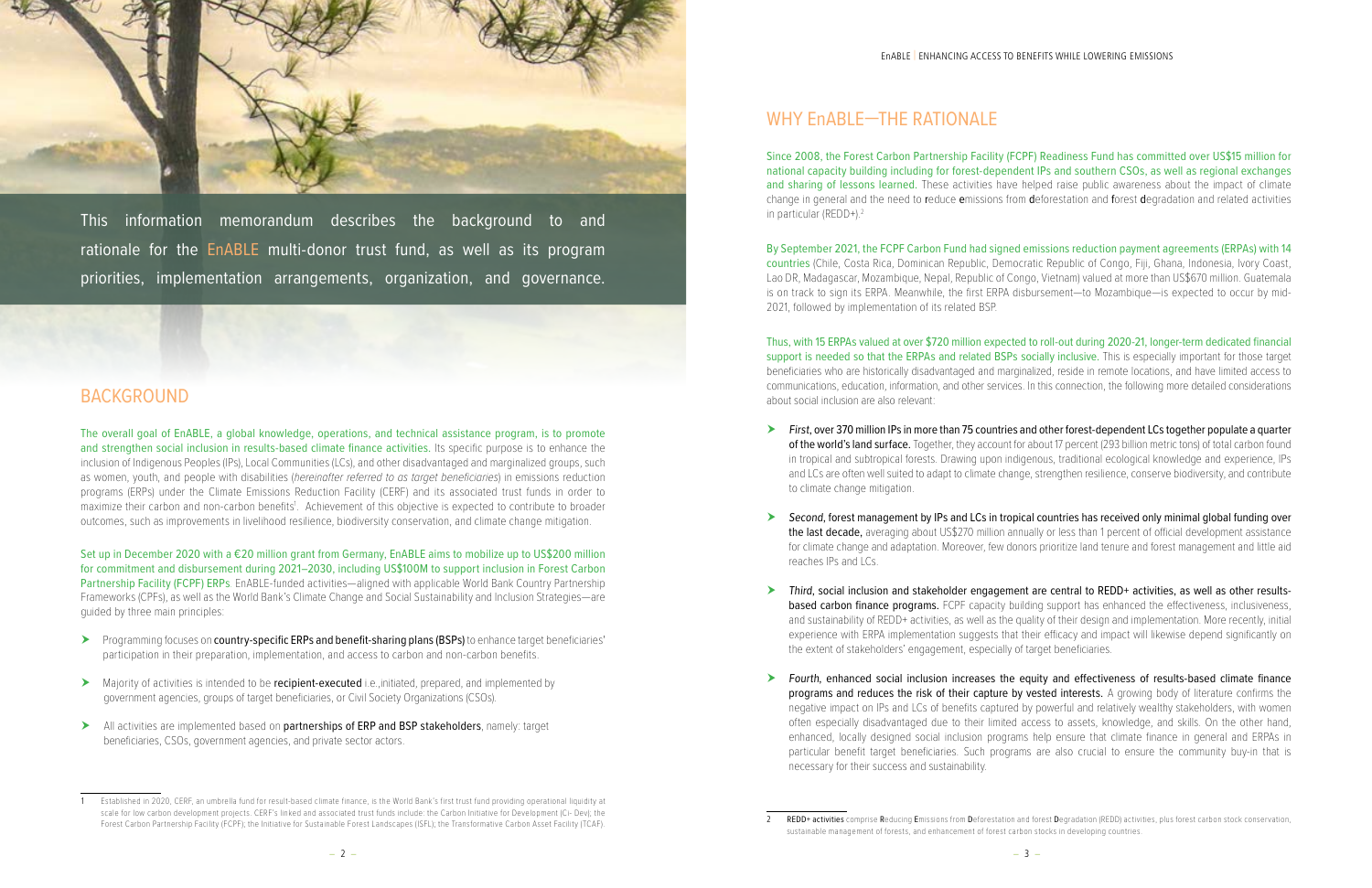- Fifth, given the large increase in climate finance flows anticipated during the 2020s, the need for enhanced social inclusion programs is also likely to grow significantly. At the same time, these programs must be brought closer to beneficiaries and communities, while enhancing synergies between them. There is also a need to explore innovative delivery mechanisms involving local actors—local authorities, enterprises, and community organizations, as well as communities, households, and individuals—either in climate adaptation and mitigation investments, or to help them participate meaningfully in decisions about such investments.
- Finally, the World Bank—a trusted steward of donor funding, a creditworthy counterpart for market participants, and a global convener for donor and developing countries, non-profit organizations, and the private sector-is well positioned to host EnABLE. It will oversee efforts designed to ensure that ERPs are monitored accurately and verified, promote a high level of social inclusion in all EnABLE-supported programs, and thereby enhance the quality of the co-benefits generated.

**Enhancing the enabling environment** for carbon and non-carbon benefits of target beneficiaries through supporting a favorable policy and legal framework, strengthening capacities, skills, and voice of target beneficiaries and of their organizations to engage in results-based climate finance (RBCF) programs and benefit from them.

Identifying and strengthening opportunities for engagement of target beneficiaries by supporting their collaboration and partnerships with other key stakeholders, and ensuring that they lead and benefit from RBCF

Integrating social inclusion and gender equity in the design and implementation of RBCF programs through

EnABLE funding is normally for up to 3 years—possibly longer depending on the duration of the corresponding ERPA to ensure that medium- and longer-term barriers to social inclusion are addressed sustainably and without interruption. To the extent possible, EnABLE funding is to be recipient-executed by the target beneficiaries concerned, partly to encourage locally-led initiatives and partly to promote innovative programs and projects that are based on sustainable indigenous knowledge and practices. It identifies entry points for target beneficiaries to test approaches or practices that may be suitable for replication and scaling-up within BSPs and/or adoption by other development programs. Finally, given the diversity and number of countries involved and their ERPAs and BSPs, the design and implementation of EnABLE-funded activities require flexibility, especially at the outset<sup>3</sup>.

Given the above considerations, the rationale for a substantial medium-term EnABLE trust fund to promote and strengthen social inclusion in results-based climate finance programs is clear. EnABLE improves the coherence of social inclusion activities within ERPAs at the country level, regionally and globally. It enables a stronger knowledge agenda, acts as a clearing house for information, support synergy in countries and communities where multiple funds are active, and ensures focus on social inclusion as a central rather than an ancillary activity. Moreover, it will align with the World Bank's Social Sustainability and Inclusion Strategy (SSI) and Climate Change Action Plan 2021-2025 (CCAP), which includes inter alia a strong emphasis on strengthening social resilience to climate extremes and natural hazards, as well as on engagement of marginalized groups in climate decision-making. Finally, coordination and synergy with ongoing FCPF capacity building activities through end-2022 ensures that EnABLE leverages FCPF resources and builds on its lessons learned and experience.

# EnABLE PROGRAM PRIORITIES

## Three priorities guide EnABLE support for the target beneficiaries' engagement in implementing ERPAs and

- implementation.
- 
- Supporting self-selection of target groups for multi-stakeholder REDD+ and ERPA platforms.

related BSPs during 2021-25, as follows:

- 
- through appropriately designed pilot activities, which can be easily replicated and upscaled.
- knowledge transfer and the sharing of best practices.

Corresponding to these three priorities, EnABLE support will typically comprise three types of activity: first, capacity and skills building to empower target groups and their established and recognized organizations, support to pilot investment activities enabling target groups' engagement in ERPA-BSP implementation and their access to carbon and non-carbon benefits; and third, knowledge generation and transfer.

Enhancing the enabling environment for carbon and non-carbon benefits of target beneficiaries involves the following:

#### Empowering target groups

**•** Elaboration of capacity building plans, based on rapid assessments of countries' economic, political, and social contexts for ERPA activities and of target groups organizations' needs and interest in engaging in ERPA

**•** Organization of capacity building and institutional development activities, *e.g.*, for project design, project monitoring and evaluation, resource mobilization, financial management and reporting, gender, etc.



Photo by Axel Fassio/CIFOR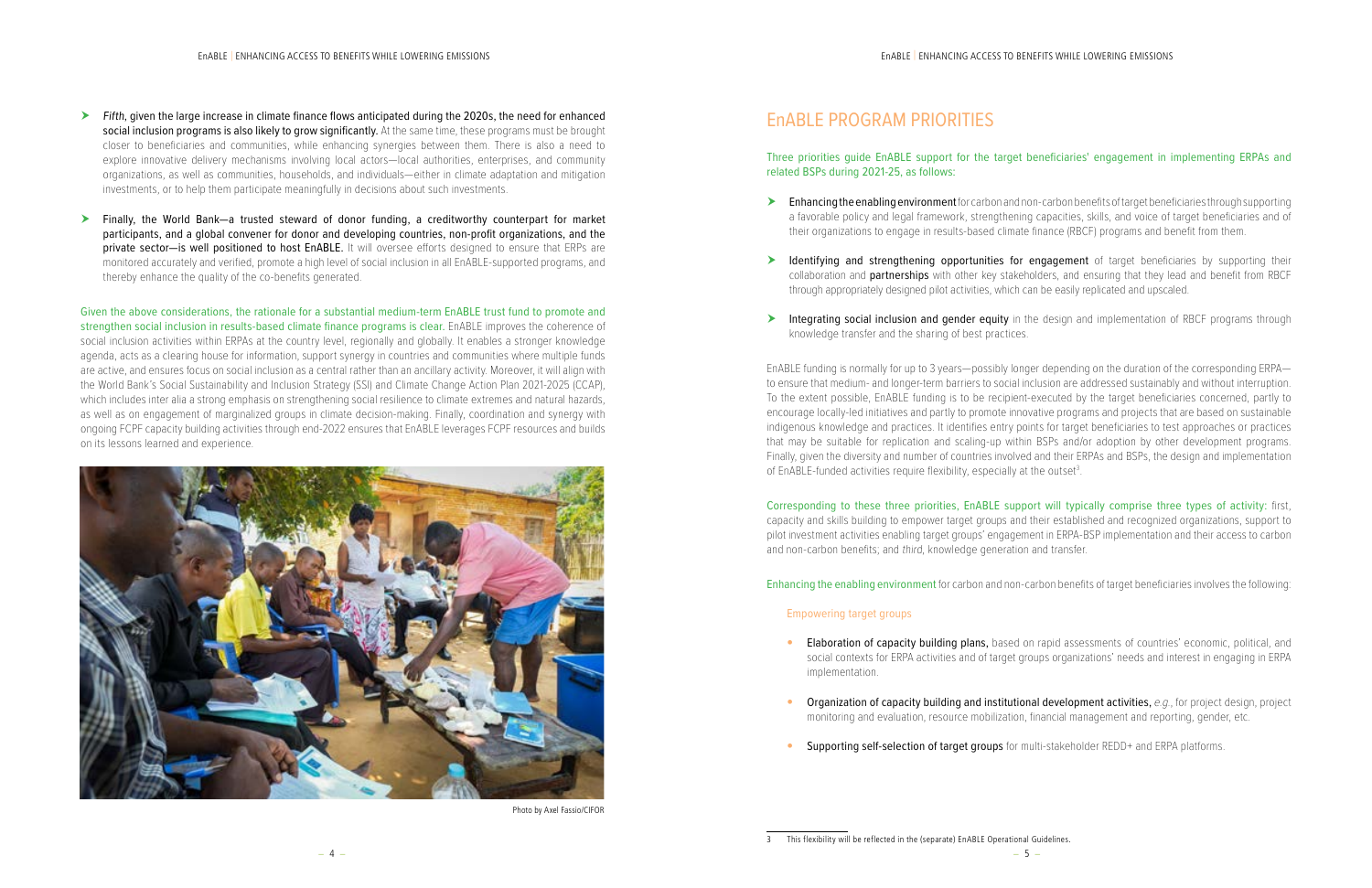Strengthening REDD+ and other similar multi-stakeholder groups (representatives of government, private sector, and target groups): to implement national or sub-national ERPA strategies; to articulate a shared vision, define an implementation roadmap, and assign roles and responsibilities; and to serve as a decision-making body for the allocation of EnABLE resources.

Promoting partnerships and networks between IPs, LCs, and other stakeholders to pilot approaches for accessing carbon and non-carbon benefits.

▶ Locally led initiatives for community-level capacity building to engage in, and benefit from results-based climate finance, especially ERPAs and BSPs, and for complex community projects (e.g., forest restoration, agro-forestry, land-use planning). Implementation of these activities will be led by the local stakeholders, such as governments, CSOs, IPs' organizations and the private sector. ERPA platforms will seek commitment by ERPA/BSP implementing agencies to co-finance and scale up successful pilots for replication in ERPA and BSP programs.

#### Identifying and strengthening opportunities for engagement of target beneficiaries include the following:

### Integrating social inclusion and gender equity in the design and implementation of RBCF programs include the following:

- EnABLE-financed knowledge and best practices are to be operationalized to ensure their sharing between countries, stakeholders, and trust funds with the goals: to learn what works –and what does not; and to enhance social inclusion and reduce gender disparities in target groups.
- Examples of topics for knowledge sharing discussed during 2019 consultations with target groups include: human rights in environmental protection; security of land tenure; planning landscape and forest use or zoning; and governance and capacities of indigenous and traditional institutions.

# EnABLE IMPLEMENTATION ARRANGEMENTS

EnABLE will be implemented in partnerships either with host governments in the lead, or led by target groups (IPs, LCs, and/or CSOs). To effect real change and achieve sustainability, target beneficiaries are encouraged to engage with governments and the private sector and coordinate their efforts accordingly. EnABLE funding is to be made available either through annual grants to World Bank operational units concerned, with eligible and selected FCPF countries based on agreed criteria invited to submit project proposals annually, or by an annual competitive rolling allocation for analytical and advisory work. Recipient-executed activities are to follow World Bank Procedures for Small Recipient-Executed Trust Fund Grants, with progress monitored by the grant reporting and monitoring tool. Detailed EnABLE implementation processes and procedures are available in separate EnABLE General Approach Framework and Operational Guidelines (GAFOG).

EnABLE operations will follow World Bank Environmental and Social Standards (ESS), with risks mitigated by the instruments of its Environmental and Social Framework (ESF). Feedback and Grievances Redress Mechanisms (FGRM) are to be elaborated to ensure that all identified and emerging risks are noted and addressed. The Bank's grant reporting and monitoring tool are to be established at the global level as well and measures will be incorporated to ensure that they cater to the needs of disadvantaged and marginalized people, in line with the Directive Addressing Risks and Impacts on Disadvantaged or Vulnerable Individuals or Groups. The Bank's Grievance Redress Service (GRS) enables project-affected citizens, peoples, and stakeholders, if they so need, to file a grievance directly with the World Bank.



−6 − −7−

# EnABLE GOVERNANCE

EnABLE will eventually be part of the CERF umbrella governance structure, which will include an Umbrella Partnership Council (PC). Until the PC for CERF is established, EnABLE programming is overseen by a Steering Committee, comprising representatives of the contributing partner and the SCCFM. The Steering Committee meets at least annually and makes decisions by consensus (albeit not necessarily unanimously). As EnABLE's governing body, the Steering Committee provides strategic guidance and oversight, approves EnABLE's Results Framework, work plan and budget, and reviews periodic progress and completion reports.

An Advisory Panel comprising IP, LC, and CSO representatives from EnABLE-targeted countries is to be formed to advise the Steering Committee. Its membership ensures regionally balanced representation by different interest groups, such as women and youth. Advisory Panel members, selected competitively, are expected to support EnABLE consultations with their constituencies in the various regions and provide technical advice and guidance on EnABLE policies and procedures. Subject to the agreement of all parties, they may be invited to participate in Steering Committee meetings as observers on a rotating basis or based on the geographical or thematic focus of the agenda.

# EnABLE ORGANIZATION

EnABLE will be managed by the World Bank's Climate Funds Management Unit (SCCFM). Besides overseeing dayto-day operations, EnABLE Secretariat is also responsible for: administering EnABLE funds; monitoring its annual plans and budgets; supporting the work of the Steering Committee; preparing financial and other reports and communications; and implementing global and cross-regional activities in collaboration with other World Bank units and partner organizations. The Secretariat also offers technical support for country-level and region-wide activities implemented by World Bank regional offices in Washington, D.C., and its country offices.

Photo by Fiston Wasanga/CIFOR